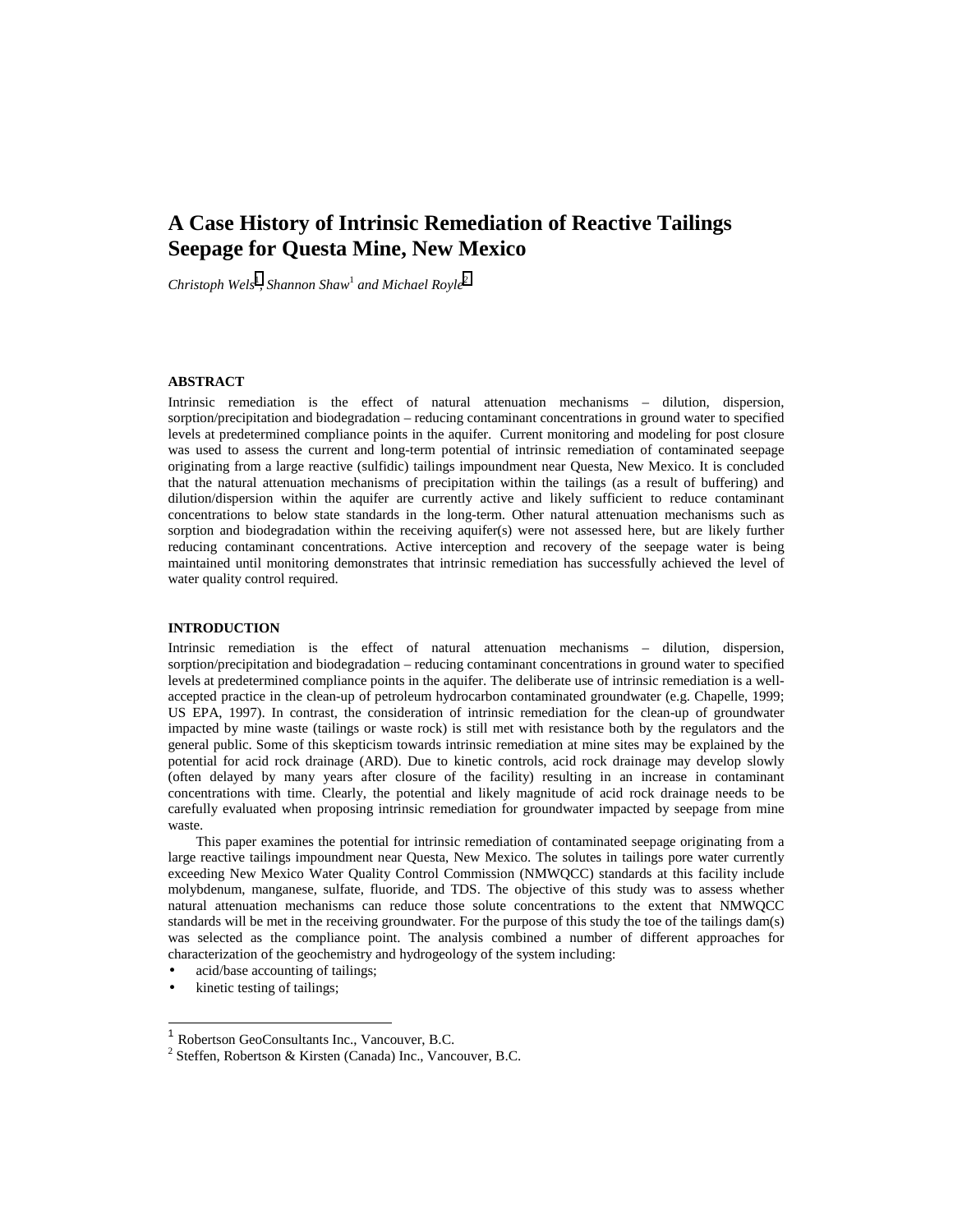- field pH testing at many depths in the tailings to confirm the above;
- geochemical modeling (MINTEQA2) to estimate long-term pore water quality due to sulfide oxidation and secondary mineral formation;
- groundwater flow modeling using MODFLOW (varying in scale from regional to local model using "telescopic" modeling approach) to estimate dilution potential for tailings leachate; and
- tailings seepage modeling (SEEP/W) to identify seepage pathways and estimate leachate flux as a function of time.

The results of the above analyses were combined to predict trends of molybdenum, sulfate, and TDS concentrations over time (after closure) in the most vulnerable, perched groundwater system beneath the tailings impoundments.

An integration of in-depth analyses of the geochemistry as well as the hydrogeology of the tailings impoundment is considered critical for a defensible assessment of the merits of intrinsic remediation of reactive tailings seepage. While the case study presented in this paper illustrates this approach it should be kept in mind that the details of approach and analysis methods will have to be adapted to account for sitespecific issues (e.g. size and type of tailings deposit, solutes of concern, climate, state regulations etc.).

#### **SITE DESCRIPTION**

Molycorp Inc. owns and operates a large tailings facility located near the town of Questa, New Mexico (Figure 1). Over the last 33 years a total of nearly 100 million tons of tailings from the Questa Molybdenum Mine have been discharged into this facility covering a total surface area of about 260 ha (640 acres) (as of 1997). The tailings originate from a hydrothermally altered molybdenum porphyry deposit of volcanic origin. After crushing and grinding the ore is extracted using froth flotation while the tailings are buffered to about pH 8.5 by adding lime and are pumped to the tailings impoundment in a pipe line.

The tailings are impounded in two deeply incised valleys (so-called "arroyos") behind two major earth fill dams (Dams 1/1C and Dam 4, respectively) (Figure 1). Currently, tailings are discharged behind the smaller Dam 5 in the northwestern corner of the facility. The tailings facility lies in an alluvial plain at an elevation of about 7600 feet a.m.s.l., bordered by the Sangre de Cristo Mountains to the east and the Guadalupe Mountains to the west. To the south, the Red River and its tributary, Cabresto Creek, have cut a prominent valley 100 to 200 feet below the level of the alluvial plain (Figure 1).



**Figure 1 Overview of Questa tailings facility, Taos County, New Mexico.**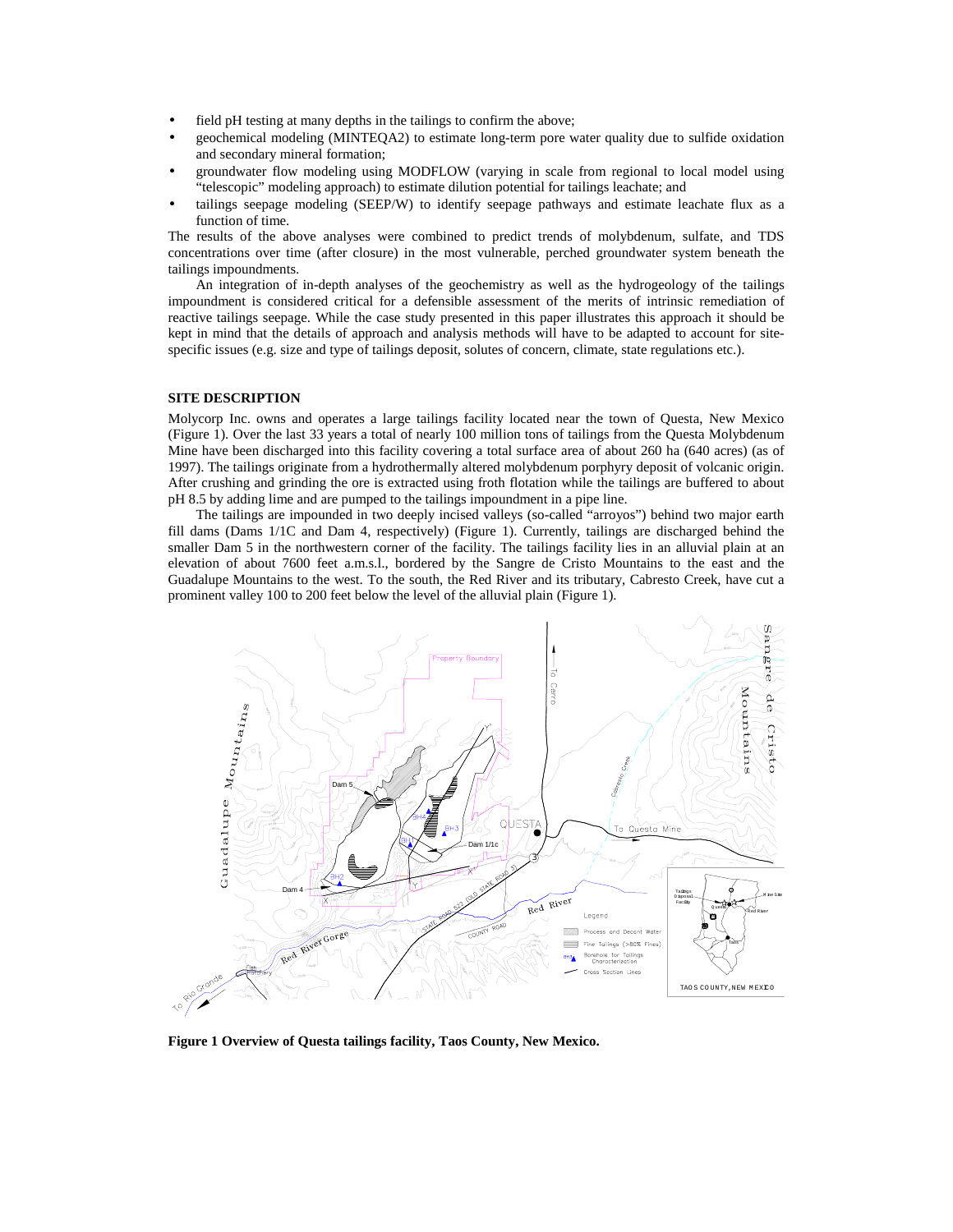The eastern section of the Questa tailings facility was entirely constructed on recent alluvial sediments, whereas the western sections were constructed partially on alluvial sediments and partially on volcanic rocks of the Guadalupe Mountains (Figure 2). Beneath the tailings facility the basalt flows from the Guadalupe Mountains gradually dip eastward, interfingering and underlying the recent alluvial sediments. The surficial alluvial sediments are composed of materials ranging in size from clay particles to large cobbles. Usually the alluvial sediments are unsorted, but locally they are fairly well sorted, and contain lenses of gravel, sand, or clay. Owing to the large range in possible degrees of sorting and coarseness of the alluvial sediments, the permeability of this material varies greatly. The volcanic activity of the Guadalupe Mountain has emplaced a variety of volcanic lithologic types including dacites, colluvial and surge breccias, rhyodacite and occasional cinder beds. Hydraulic testing suggests that the volcanic rocks of the Guadalupe Mountain have a very high formation permeability, in large part due to the presence of fractures and bedding planes (Dames and Moore, 1987).



# **Figure 2 Surficial geology in study region (after Vail, 1987).**

The climate of the study area is semi-arid. Annual precipitation at near-by Cerro averages about 310 mm/yr (12.2 inches per year) with much of this precipitation occurring as summer thundershowers (43% of total precipitation occurs from July to September). The summers are moderately warm with maximum daily temperatures around 27°C (80°F). The winters are long with temperatures dropping below freezing almost every night from October through to April. However, typically clear skies bring sunshine during most days with temperatures rising to above the freezing point. During the winter much of the precipitation falls as snow. Nevertheless, a significant snow pack rarely develops due to intermittent snow melt and/or sublimation. Based on frost data collected by the U.S. Weather Bureau at Cerro a growing season of 120 days is average for the study area. As expected for this semi-arid climate, the potential evaporation rates far exceed precipitation rates during all months on record. The annual potential (pan) evaporation is estimated to be about 65-70 inches per year.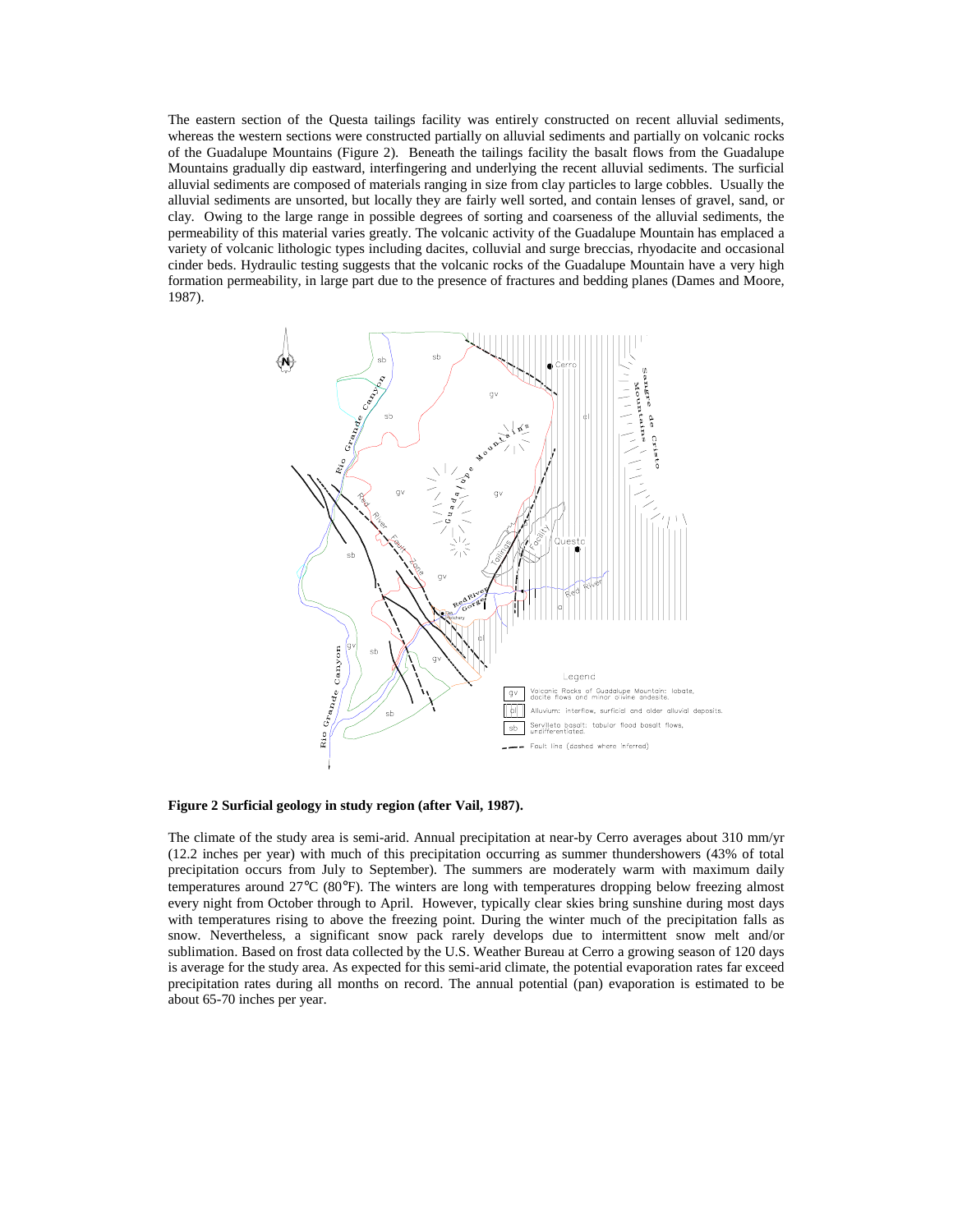### **ASSESSMENT OF CURRENT INTRINSIC REMEDIATION**

An initial review of available data suggested that no significant ARD has developed in the tailings despite their reactive nature (0.5–1.5% pyrite). Several geochemical and hydrological studies were subsequently conducted to better understand the mechanisms resulting in this apparent intrinsic remediation.

#### **Geochemical Controls in Tailings**

A series of field and laboratory tests were preformed to assess the reactivity of the tailings and the current extent of oxidation in the field. Prior to sampling, the mining, milling and tailings depositional history was reviewed and a three-dimensional geometric model developed (Robertson GeoConsultants, 1997a). Based on this model, a sampling program was designed to collect samples from the tailings surface and from four boreholes located in areas such that every year of tailings deposition within the impoundment was intersected. The boreholes penetrated the entire tailings deposit to a maximum depth of 55 m (180ft). Throughout the impoundment, the Questa tailings are geochemically similar mixtures of aplite and andesite tailings. The tailings are extremely homogenous and represent only tailings produced from ore milled at the Questa mill and only ore processed from the Questa Mine. Therefore the 463 tailings samples collected are considered to be statistically representative of the entire tailings facility. Subsets of these samples were subjected to various testing procedures as shown in Table 1.

The mineralogical composition of the tailings consists predominantly of quartz, plagioclase feldspar, potassium feldspar and biotite with lesser amounts of chlorite, amphibole, calcite and sulfide minerals (SRK (U.S.), 1997a and 1997b). The sulfide minerals include pyrite, sphalerite, chalcopyrite and molybdenite with trace amounts of galena, covellite and pyrrhotite. The minerals that are considered potential sources of acidity and dissolved metals are pyrite, chalcopyrite, molybdenite, sphalerite and pyrrhotite. Very minor alteration of pyrite and chalcopyrite were detected in some of the samples (5 of 10 samples) characterized by mineralogical analysis. These samples also contained excess calcite and had near neutral paste pH values indicating acid production is effectively neutralized. One sample showed slight dissolution of molybdenite. The minerals that likely contribute to the laboratory neutralization potential, determined using a concentrated strong acid, include calcite, biotite, plagioclase feldspar and minor clay. Of these, calcite is the most important since it is currently buffering the porewater in the tailings to near neutral values.

| <b>Testing Method</b>                   | Acid<br>Geochemical |                        | <b>Geochemical</b>     | Geochemical       |  |
|-----------------------------------------|---------------------|------------------------|------------------------|-------------------|--|
|                                         | Generating          | <b>Testing Program</b> | <b>Testing Program</b> | <b>Speciation</b> |  |
|                                         | <b>Potential</b>    | <b>Phase I</b>         | <b>Phase II</b>        | <b>Modeling</b>   |  |
|                                         | Assessment          |                        |                        |                   |  |
| <b>STATIC TESTS</b>                     | (SRK 1996)          | (SRK 1997a)            | (SRK 1997b)            | (SRK 1997b)       |  |
| Paste pH                                | 42                  | 402                    |                        |                   |  |
| Paste Conductivity                      | 42                  | 402                    |                        |                   |  |
| <b>Acid Base Accounting</b>             | 42                  | 36                     | 10                     |                   |  |
| Metals Concentration by ICP             | 12                  | 14                     |                        |                   |  |
| Petrographic/XRD                        | 4                   | 6                      |                        |                   |  |
| Leach Extraction                        | 18                  | 16                     | 7                      | 5                 |  |
| <b>KINETIC TESTS</b>                    |                     |                        |                        |                   |  |
| <b>Humidity Cells</b>                   |                     |                        | 9                      | 8                 |  |
| <b>Enhanced Peroxide Oxidation test</b> |                     |                        | 5                      |                   |  |

#### **Table 1 Summary of geochemical testing of Questa tailings.**

Acid/Base Accounting (ABA) tests have been conducted on a total of 88 representative samples to assess the potential for acid generation. For the homogeneous tailings at Questa, ratios of neutralization potential to acid generation potential (NP/AP) above 1.5 were considered to be likely acid consuming. The validity of this assumed cut-off value was checked by performing kinetic tests on samples with NP/AP ratios greater and less than 1.5:1 (see below). Figure 3 summarizes the results of the ABA testing. Based on the distribution of all the samples tested for acid/base accounting (ABA), using a defining NP/AP ratio of 1.5, approximately 80% of the tailings were initially characterized as acid consuming, 14% were considered uncertain, and 6% were considered to be potentially acid generating. The overall mean NP/AP ratio of the tailings was 2.42 (ranging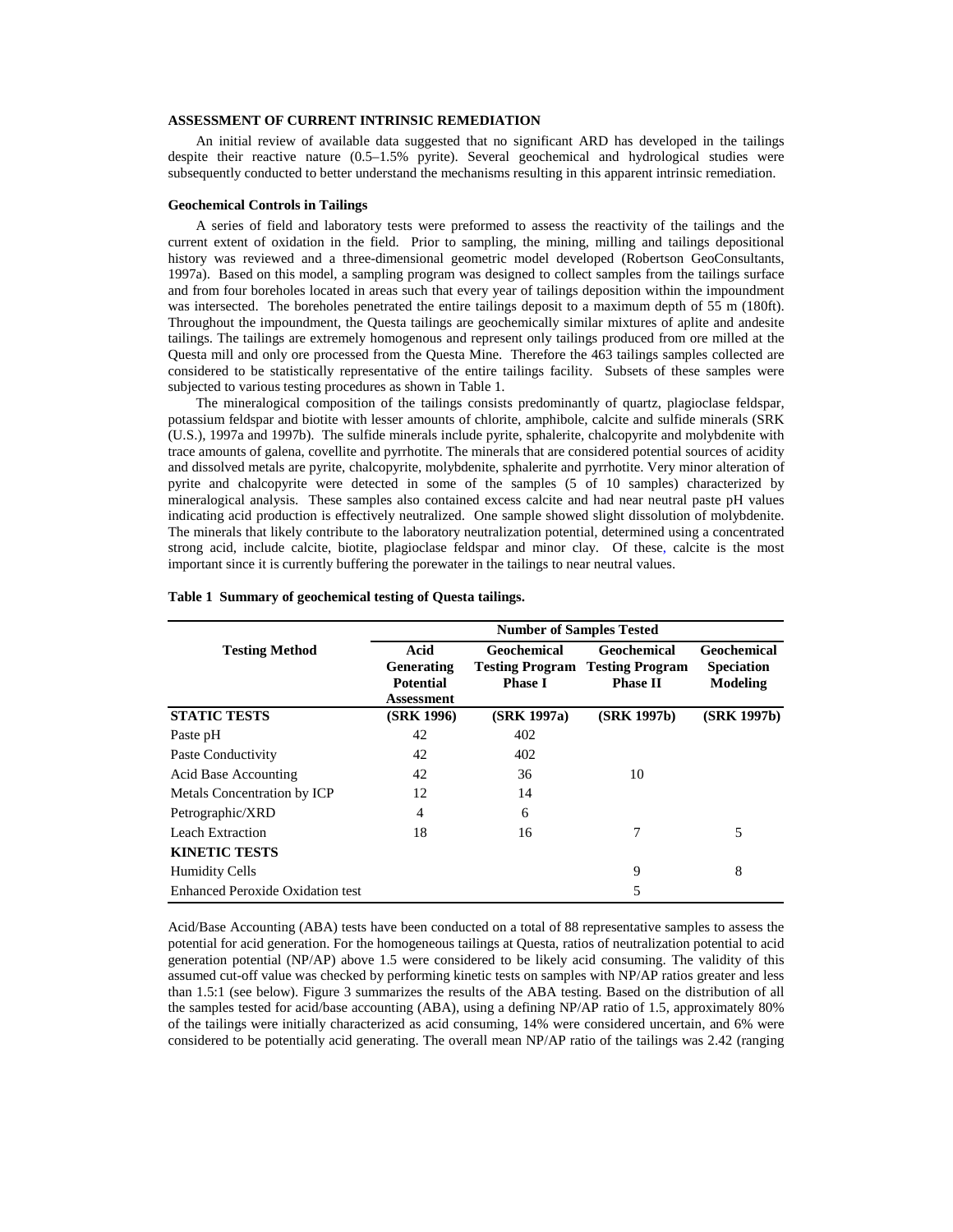from 0.42 to 5.00; standard deviation 1.34) and therefore the tailings are considered net alkaline. The predominantly andesitic tailings have higher sulfide-sulfur contents and a higher potential to generate acid than the slimes tailings or aplite tailings.

Despite the oxidation potential of sulfide minerals, the Questa tailings are currently not acid generating. The surface tailings, which have been most susceptible to oxidation processes, have remained grey in color and are consistently circum-neutral with respect to paste pH. Figure 4 shows a typical profile of paste pH and conductivity for borehole BH 3 located on the tailings beach of the older Dam 1/1C impoundment. The paste pH of the tailings was found to be near neutral for all samples (surface and at depth). The depth profiles of paste conductivity were significantly more variable exhibiting several peaks (Figure 4). The elevated paste conductivity values are likely caused by seasonal flushing of stored oxidation products/secondary minerals (e.g. gypsum). Historic fluctuations in the solution chemistry of the process water may also have contributed to the variation in TDS of the tailings pore water with depth. These field observations suggest that the tailings are reactive, i.e. that some oxidation is occurring in the desaturated tailings (or at least occurred in the past), while at the same time, providing sufficient buffering to maintain a near-neutral pH in the pore water.



**Figure 3 NP versus AP for the Questa tailings samples (from SRK (U.S.), 1997b).**



**Figure 4 Observed paste pH and paste conductivity in borehole 3 (from SRK (U.S.), 1997b).**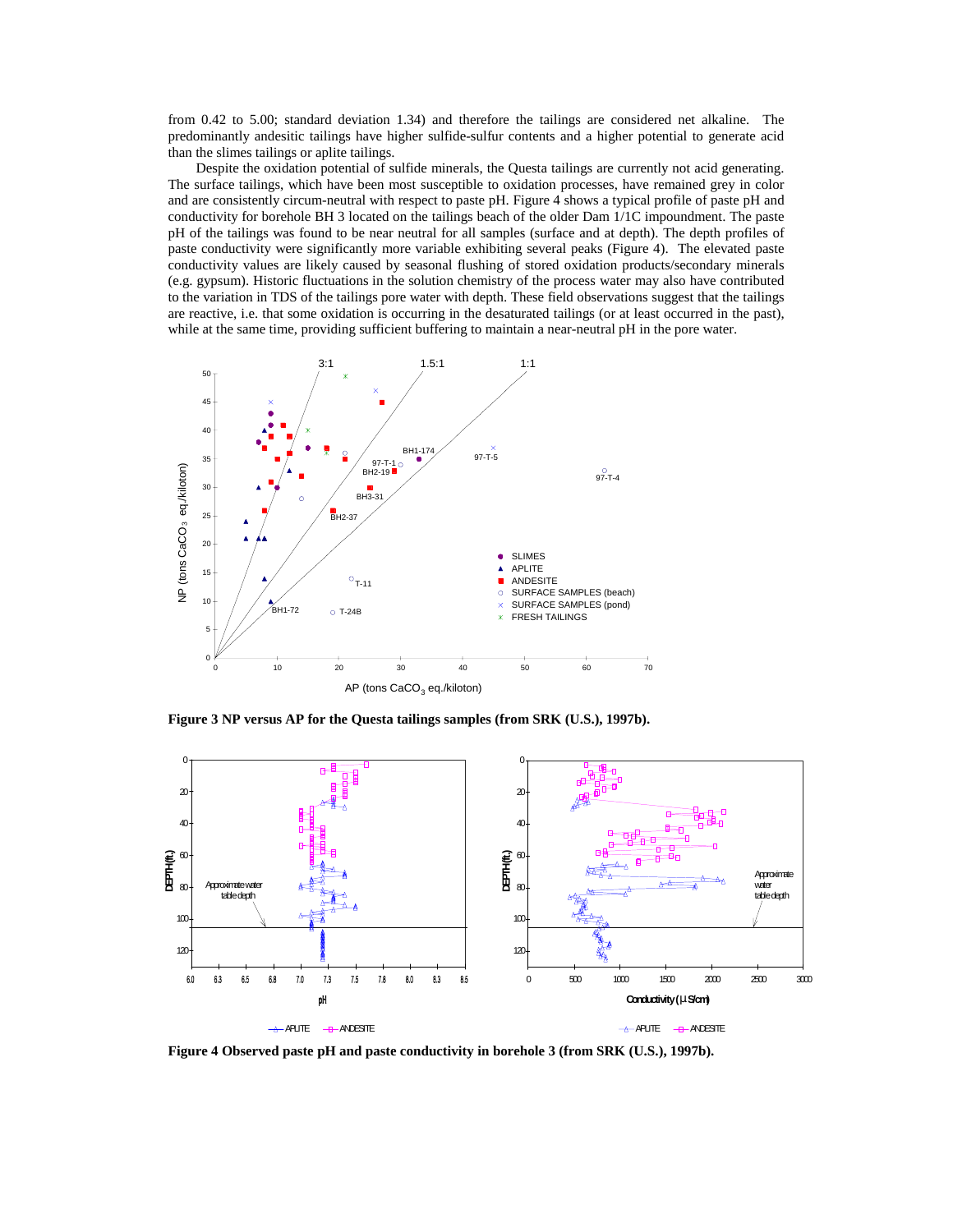Leach extraction tests indicated that readily soluble constituents associated with the tailings include Al, Ca, Mg, Mn, Mo, K, Na, Sr, and SO4. The primary "contaminants" (i.e. elements with concentrations greater than those defined by the New Mexico groundwater standards) occurring in the tailings leachate are F, Mn, Mo and SO4 and TDS. These leaching results are consistent with tailings pore water taken from the base of the four boreholes drilled into the tailings (Table 2).

|                                                                    |                   | <b>Concentration in mg/l</b> |        |            |      |                                |  |
|--------------------------------------------------------------------|-------------------|------------------------------|--------|------------|------|--------------------------------|--|
| Location                                                           | <b>Well-ID</b>    | F                            | $SO_4$ | <b>TDS</b> | Mn   | Mo                             |  |
| <b>New Mexico Ground Water Standards</b>                           |                   | 1.6                          | 600    | 1000       | 0.2  | 1.0                            |  |
| Tailings Pore Water (average)                                      | BH1-BH3           | 5.07                         | 1130   | 2000       | 3.5  | 5.2                            |  |
| Groundwater downstream of Dam 1/1C Impoundment                     |                   |                              |        |            |      |                                |  |
|                                                                    | EW5A              | 1.34                         | 832    | 1694       | 0.82 | 2.53                           |  |
| at toe of Dam $1/1C$<br>(Shallow Alluvium) <sup>1</sup>            | EW <sub>5</sub> B | 1.36                         | 772    | 1578       | 2.38 | 1.77                           |  |
| 50 ft downstream of Dam 1/1C<br>$(Shallow$ Alluvium) <sup>1</sup>  | $MW-A$            | 0.40                         | 737    | 1307       | 0.15 | 0.74                           |  |
| 2,000 ft downstream of Dam 1/1C<br>(Shallow Alluvium) <sup>1</sup> | $MW-2$            | 0.58                         | 598    | 947        | 0.55 | 0.17                           |  |
| 2,000 ft downstream of Dam 1/1C<br>(Deep Alluvium) $1$             | $MW-12$           | 0.42                         | 67     | 234        | 0.01 | 0.01                           |  |
| <b>Groundwater downstream of Dam 4 Impoundment</b>                 |                   |                              |        |            |      |                                |  |
| at toe of Dam 4 (Volcanics) <sup>1</sup>                           | $MW-11$           | 1.05                         | 170    | 342        | 0.02 | 0.21                           |  |
|                                                                    | $MW-13$           | 0.82                         | 149    | 355        | 0.00 | 0.11                           |  |
| <b>Ambient (Background) Groundwater</b>                            |                   |                              |        |            |      |                                |  |
| Volcanic Aquifer <sup>2</sup>                                      | various           | $1.1 - 1.2$                  | 19-50  | 154-167    |      | $0.002 - 0.01$ $0.006 - 0.002$ |  |
| Alluvial Aquifer <sup>2</sup>                                      | various           | 0.8                          | $9-43$ | 136        | N/A  | N/A                            |  |
| Notae:                                                             |                   |                              |        |            |      |                                |  |

#### **Table 2 Selected water quality results for tailings seepage and groundwater.**

Notes:

1. average of six samples (from  $1<sup>st</sup>$  Quarter 1998 to  $2<sup>nd</sup>$  Quarter 1999)

2. data from Dames & Moore, 1987

In summary a comprehensive field survey and static laboratory testing program suggested that the Questa tailings are currently net acid consuming. The data suggest that the buffering capacity of the tailings is sufficient to maintain circum-neutral pH in the tailings pore water thus preventing the potential acceleration of acid production and release of metals. In other words, internal buffering within the tailings currently represents a key mechanism for preventing/attenuating ARD.

### **Geochemical Controls in Aquifer**

The only constituents currently found in tailings seepage emerging at the base of the impoundment that exceed the New Mexico Ground Water standards are F, Mn, Mo, SO<sub>4</sub> and total dissolved solids (TDS) (Table 2). The potential for geochemical attenuation (precipitation and/or adsorption) of these constituents in the local aquifer materials was evaluated using published data. The adsorption potential of the above constituents on volcanic rocks found in the area had previously been studied as part of a feasibility study for a proposed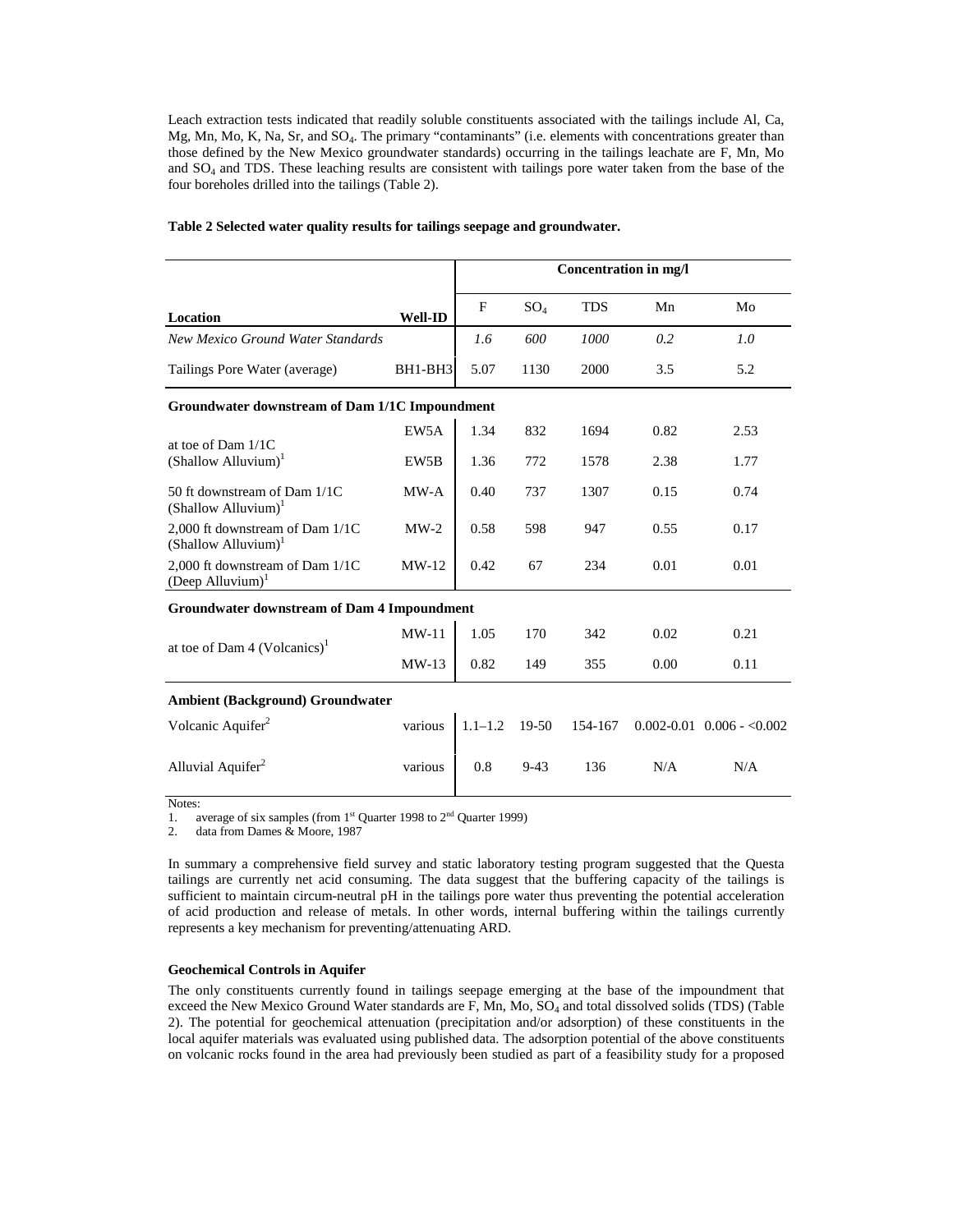new tailings facility located immediately to the east of the existing facility (Dames and Moore, 1987). Batch adsorption tests were conducted with volcanic breccia and volcanic bedrock (broken to gravel size, but not screened) covering a wide range of rock-to-solution ratios (see Roy et al., 1985 for procedure). The volcanic rocks used are typical for the aquifer material found below the western part of the Questa tailings facility.

The test results indicated that the anions, fluoride and sulfate, and TDS did not exhibit any adsorption. In contrast, molybdenum adsorption was observed at all rock-to-solution ratios ( $K_D \sim 37$ ml/mg for 1:20 rock-tosolution ratio). The bivalent cation lead also showed significant adsorption  $(K_D \sim 37 \text{ml/mg})$  but only at the highest rock-to-solution ratio (1:20). Manganese was not tested, however, this bivalent cation was assumed to have the same adsorptive properties as lead due to chemical similarities (Dames and Moore, 1987). No adsorption experiments were conducted specifically with the alluvial soils found beneath the eastern portion of the Questa tailings facility. However, the alluvial materials (interbedded layers of clayey and sandy gravels) likely show a greater adsorptive capability than the volcanic rocks tested by Dames and Moore (1987) owing to the significant clay content and the overall much greater surface area of the unconsolidated material.

The adsorption test results obtained by Dames and Moore (1987) are consistent with findings at other sites. Fluoride is known to be highly mobile under all environmental conditions (Levenson, 1980). Similarly, sulfate is typically considered mobile since it has only a negligible potential for adsorption (by ion-exchange) at circum-neutral pH (Drever, 1988). However, both constituents may be subjected to precipitation/dissolution reactions in the aquifer. Geochemical modeling using MINTEQA2 suggests that there are no solubility constraints for sulfate in the range of concentrations currently observed in tailings seepage (~1200 mg/l). However, secondary mineral formation (namely gypsum) will control sulfate concentrations at elevated levels of sulfate (>2000-3000 mg/l). Fluoride may precipitate as fluorite at the elevated concentrations currently observed in tailings seepage (~5 mg/l) (see below).

Molybdenum is highly mobile in oxidizing, alkaline environments, however has low mobility in acidic or reducing environments (Levinson, 1980). In conventional water treatment technology, molybdenum is typically co-precipitated from solution with ferric or aluminum oxy-hydroxides (CCREM, 1991) and a similar process may also occur naturally in the alluvial soils. Similarly, the dissolved concentration of manganese is dependent on changes in redox potential, dissolved oxygen, pH and organic matter content. Molybdenum and manganese are therefore not considered to be conservative groundwater components in the aquifer.

Groundwater quality monitoring results downstream of the tailings dam generally support the laboratory findings. Table 2 compares tailings seepage concentrations with those measured in several monitoring wells located in the shallow and deep alluvial aquifer (downstream of Dam 1/1C) and in the deep volcanic aquifer (downstream of Dam 4). The observed reductions in concentrations of the reactive constituents (F, Mn and in particular Mo) with distance from the tailings dam are typically significantly greater than for the conservative constituents  $(SO<sub>4</sub>$  and TDS) suggesting that geochemical attenuation is occurring in the aquifers. The monitoring data further suggest that the other anion of interest, fluoride, is significantly attenuated in the aquifer material. Geochemical modeling suggests that fluoride might be precipitated out as fluorite.

In summary, there is significant potential for attenuation/co-precipitation of molybdenum, manganese and fluoride in the aquifer. On the other hand, sulfate and TDS are not likely to be attenuated by adsorption/precipitation reactions in the aquifer material. The observed reduction in concentrations of the non-reactive constituents with distance from the tailings impoundments is likely caused by dilution/dispersion discussed below.

## **Hydrological Controls**

Figure 5 shows an idealized geological cross-section running east-west with observed water levels immediately downstream of the Questa tailings facility. As a first approximation, the local groundwater system can be divided into an upper (shallow) aquifer system (above an elevation of ~7200 ft) and a lower (deep) aquifer system (below an elevation of  $\sim$ 7200 ft). The shallow aquifer system consists of a complex mixture of recent alluvial sediments, ranging from coarse, permeable sand and gravel units to very low permeable clay layers resulting in very high spatial heterogeneity at the local scale. The very high vertical gradients between the shallow and deep aquifer systems (near unity) suggest that the shallow groundwater system is perched on top of the deep aquifer system. The deep aquifer system consists of deep alluvial sediments in the eastern parts and volcanic rocks from the Guadalupe Mountains in the western parts of the study area (beneath the Dam 4 arroyo) (Figure 5). The volcanics have a very high secondary permeability (in the order of K=1x10<sup>-3</sup> m/s) and act as a drain for shallow groundwater flowing above in the shallow alluvial sediments (Figure 5).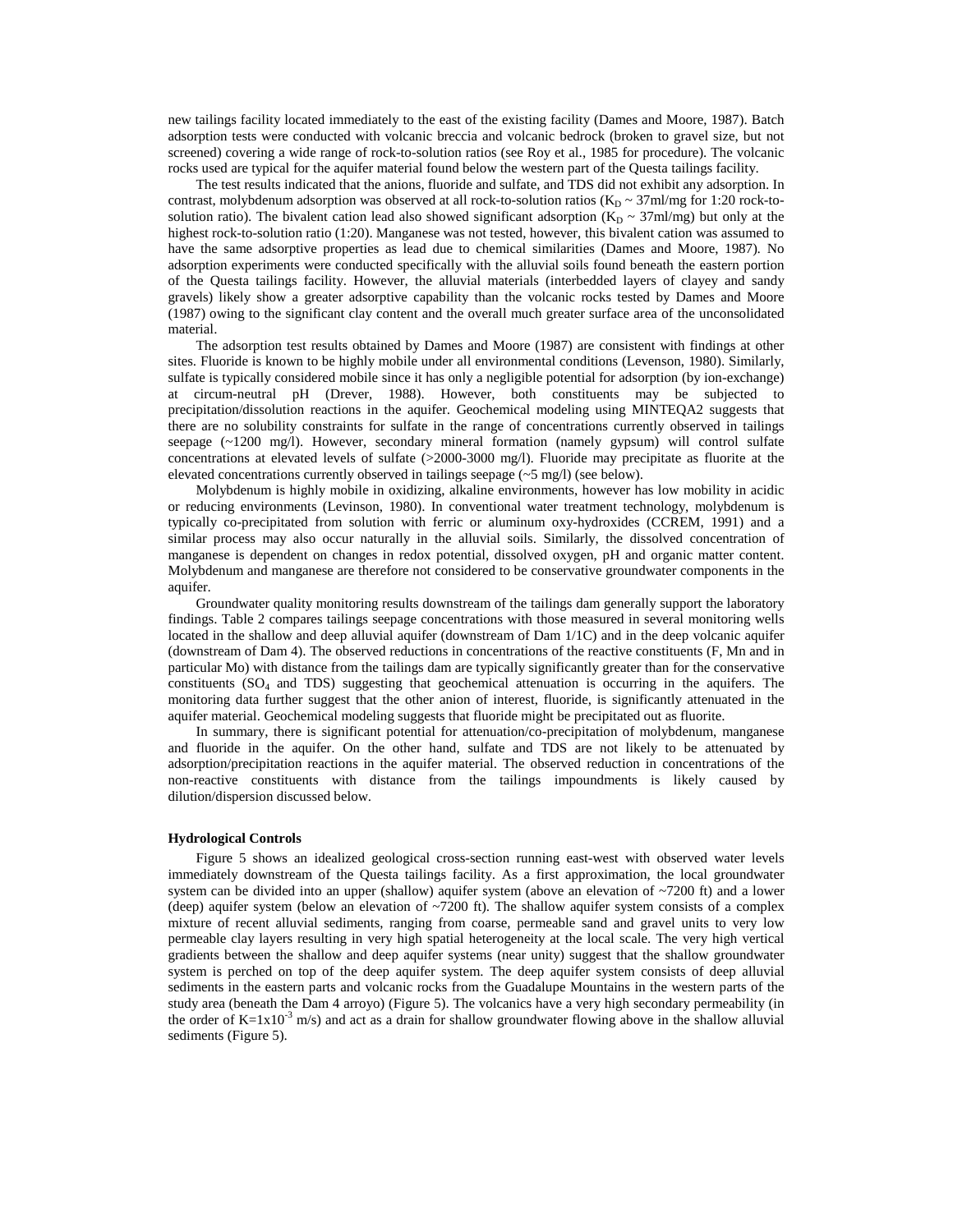Most of the recharge to the groundwater system probably occurs from ephemeral and perennial streams (and related irrigation ditches) running off the Sangre de Cristo Mountains, which upon leaving their mountain courses and entering the plateau area, lose much of their flow to permeable alluvial sediments. Other sources of recharge are leakage from arroyo flood flows, and infiltration of water pumped for irrigation. Recharge from local precipitation is comparatively small  $\langle 25-50 \text{ mm/yr} \rangle$ . Recharge to the volcanics occurs predominantly though leakage from the overlying alluvial sediments.

In order to estimate the potential for dilution of tailings seepage in the receiving groundwater a groundwater flow model was constructed using MODFLOW (Robertson GeoConsultants 1997b). First, a regional groundwater flow model was constructed to obtain a regional groundwater balance and to provide defensible model boundaries for the local flow model. The regional flow model was calibrated using borehole logs, observed water levels in the region and measurements of accretion and springs flows to the Rio Grande and the Red River. The regional model is considered "robust" due to the fact that both, observed groundwater levels and observed groundwater fluxes (from river accretion studies, see Vail Engineering, 1993) were used for model calibration (see Robertson GeoConsultants 1997b for details).

Using telescoping mesh refinement, a local groundwater flow model was constructed from the regional groundwater flow model (Figure 6). The northwestern model boundary is a no-flow boundary representing a flow line in the regional model. The north-eastern model boundary is a constant-flux boundary representing an equipotential line of the regional flow model with the assumed groundwater flux across this boundary derived from the calibrated regional flow model (Robertson GeoConsultants 1997b). The local groundwater flow model was then used to estimate the volumes of groundwater flowing beneath the tailings facility available for dilution. Note that the simulated groundwater flow rates and thus the potential for dilution are strongly influenced by the local model boundaries (in particular the flux boundary in the NE). However, the estimated groundwater flow rates agreed very well with observed spring flows (to the Red River) and the currently observed dilution of sulfate in the groundwater system.

At least two faults have been inferred from local outcrops in vicinity of the tailings impoundments (see Figure 5). However, there is no field indication that these fault lines represent preferred conduits of groundwater flow. Sensitivity runs with the local flow model suggested that these faults influence groundwater flow by placing differing hydrostratigraphic units in direct contact (Robertson GeoConsultants 1997b). This displacement of hydrostratigraphic units likely causes the large drop in shallow water table across the fault line in Dam 1 (see Figure 6a).

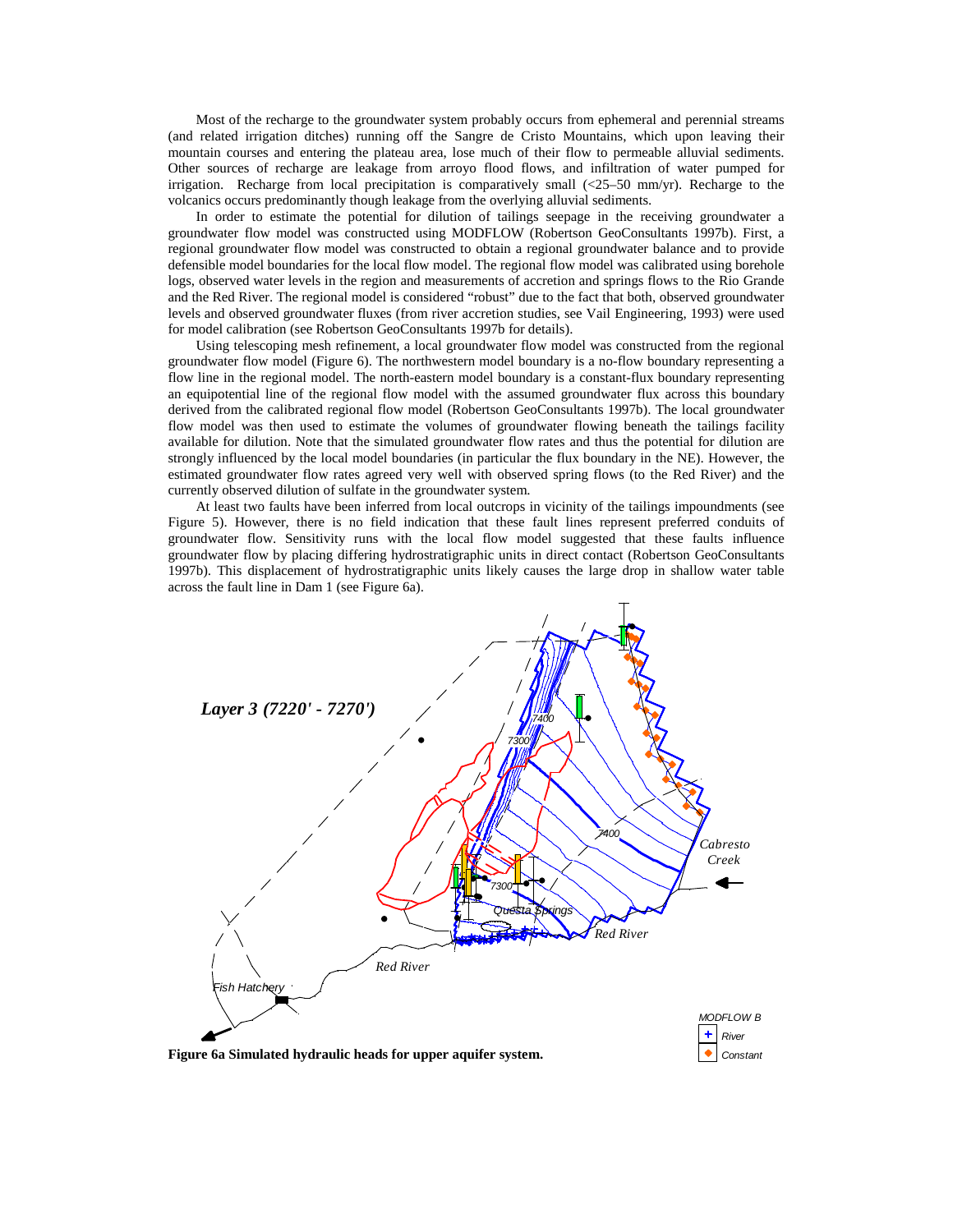

**Figure 6b Simulated hydraulic heads for lower aquifer system.**

The calibrated flow model indicated that most of the tailings seepage from the Dam 1/1C impoundment would recharge into the shallow aquifer system. The underflow of shallow groundwater directly beneath the Dam 1/1C impoundment is estimated to be about 60 l/s (2.1 cfs). The shallow groundwater flows in a southwesterly direction and discharges near the Red River ("cold springs") (Figure 6a). In contrast, tailings seepage from the Dam 4&5 impoundments would recharge directly into the deep volcanic aquifer. The underflow of deep groundwater directly beneath the Dam 1/1C impoundment is estimated to be about 153 l/s (5.4 cfs). The deep groundwater travels in a westerly direction beneath the tailings impoundments and assumes a south-westerly direction upon entering the volcanic aquifer, eventually discharging in the Red River Canyon ("warm springs") (Figure 6b).

The groundwater flow model suggests that there is significantly more potential for dilution in the deep aquifer compared to in the shallow aquifer system due to the higher flow rates in the deep aquifer. Observed water quality results in downstream monitoring wells generally support this contention showing much lower contaminant concentrations in the deep volcanic aquifer downstream of Dam 4 (e.g. MW11&12) compared to in the shallow alluvium downstream of Dam 1/1C (Table 2). The observed concentrations of the "nonreactive" contaminants SO<sub>4</sub> and TDS were used to estimate the relative contribution of tailings seepage to groundwater (Table 3). The results indicate that the deep volcanic aquifer comprises in the order of 8-12% tailings seepage whereas the contribution of tailings seepage to shallow groundwater may range from 42% to as high as 83%.

The very high contaminant concentrations observed near the toe of Dam 1/1C, suggest that tailings seepage is perched above the natural groundwater table and, as a result, does not mix well with shallow groundwater in the alluvium for some distance. Borehole logs and exposed faces along hill cuts indicate that the shallow aquifer system contains low-permeable silt and clay layers which extend laterally (in a northsouth direction) up to several hundred feet (Figure 7). The tailings seepage (and water from local recharge in the arroyo) likely moves in the permeable sand and gravel units on top of these silt/clay lenses, gradually 'cascading' downward into deeper soil horizons where the regional groundwater is flowing. The heterogeneity of the alluvial material thus results in significant lateral dispersion of the contaminants but limited vertical dispersion. The limited extent of vertical mixing is evidenced by the low concentrations of sulfate or other contaminants (near background levels) observed in monitoring wells screened in the deep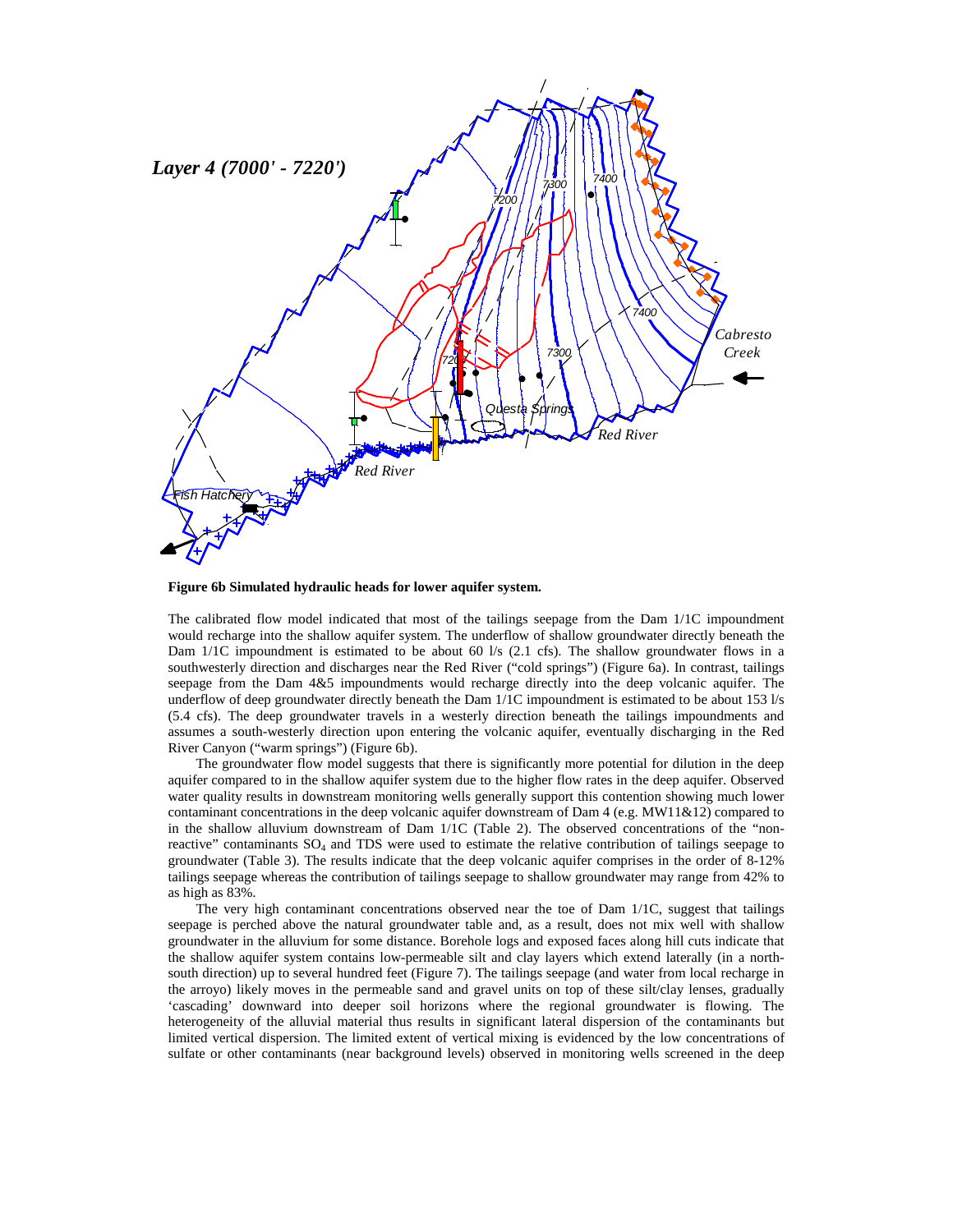alluvium (e.g. MW12 or EW2, Figure 7). Mixing calculations suggest that groundwater in the deep alluvial aquifer receives only negligible amounts, if any, of tailings seepage (Table 3).

|                                                       |                | <b>Fraction of Tailings Seepage</b> <sup>1</sup> |              |  |  |
|-------------------------------------------------------|----------------|--------------------------------------------------|--------------|--|--|
| <b>Location</b>                                       | <b>Well-ID</b> | based on SO <sub>4</sub>                         | based on TDS |  |  |
| Dam 1/1C Impoundment                                  |                |                                                  |              |  |  |
| at toe of Dam $1/1C$                                  | EW-5A          | 0.73                                             | 0.83         |  |  |
| (Shallow Alluvium)                                    | EW-5B          | 0.67                                             | 0.77         |  |  |
| 50 ft downstream of Dam 1/1C<br>(Shallow Alluvium)    | MW-A           | 0.64                                             | 0.62         |  |  |
| 2,000 ft downstream of Dam 1/1C<br>(Shallow Alluvium) | $MW-2$         | 0.51                                             | 0.42         |  |  |
| 2,000 ft downstream of Dam 1/1C<br>(Deep Alluvium)    | $MW-12$        | 0.02                                             | 0.02         |  |  |
| Dam 4&5 Impoundment                                   |                |                                                  |              |  |  |
| Toe of Dam 4 (Volcanics)                              | $MW-11$        | 0.12                                             | 0.08         |  |  |
|                                                       | $MW-13$        | 0.10                                             | 0.09         |  |  |

#### **Table 3 Calculated contribution of tailings seepage to groundwater at various monitoring points downstream of Questa Tailings Facility.**

Notes:

1. relative contribution of tailings seepage to groundwater determined using mixing equation:  $X_{PW} = (C_{GW} - C_{BG}) / (C_{PW} - C_{BG})$  $-C_{BG}$ ) where  $X_{PW}$  is the fraction of tailings pore water ("seepage") in the groundwater and  $C_{PW}$ ,  $C_{GW}$ , and  $C_{BG}$  are the current sulfate (or TDS) concentrations in tailings pore water, groundwater, and background groundwater (not impacted by tailings seepage), respectively.



**Figure 7 Conceptualization of tailings seepage and ground water flow beneath Dam 1/1C impoundment.**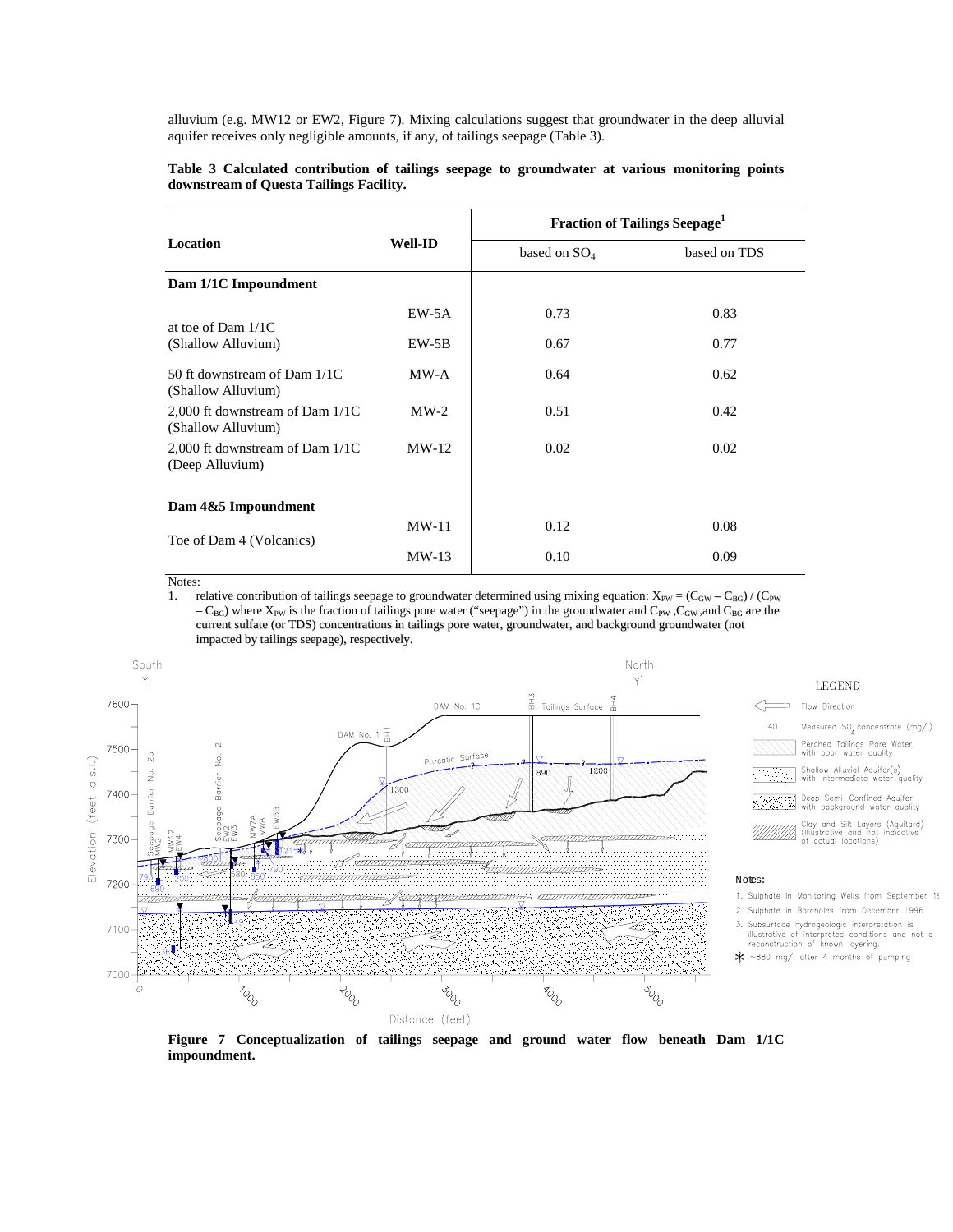In summary, groundwater flow modeling and water quality monitoring suggest that dilution is effective in reducing contaminant concentrations in the deep aquifer system to concentrations well below state standards. As a result, no interception of tailings seepage is currently required at the toe of the Dam 4 impoundment. In contrast, strong local heterogeneity and anisotropy in the shallow alluvium results in perched tailings seepage downstream of the Dam 1/1C impoundment, preventing adequate mixing of the tailings seepage with groundwater (and dilution of the contaminants) in the shallow alluvium. Since natural attenuation mechanisms are currently not sufficient to reduce contaminant concentrations below state standards, tailings seepage is currently intercepted downstream of Dam 1/1C using extraction wells and shallow drains (see Robertson GeoConsultants, 1998 for details).

#### **LONG-TERM POTENTIAL FOR INTRINSIC REMEDIATION**

Predictive modeling was used to evaluate the long-term potential for intrinsic remediation of the impacts of tailings seepage on groundwater quality. The analyses focused on the prediction of long-term tailings pore water quality (seepage) and the prediction of the long-term reduction in tailings seepage rates (and impact on groundwater quality) as a result of closure of the tailings facility.

#### **Prediction of Tailings Pore Water Quality**

Five enhanced peroxide oxidation tests (also referred to as Net Acid Generation Tests, or NAG tests, see Miller et al., 1997) were performed on samples characterized as potentially acid generating or uncertain based on ABA tests. The NP/AP ratios for these samples ranged from 1.67 to 0.64. The results indicated that three of five samples tested (NP/AP = 1.67, 1.11 and 0.64, respectively) would in fact be acid consuming, only one sample  $(NP/AP = 1.37)$  would be classified as potentially acid generating with low capacity and one sample ( $NP/AP = 1.14$ ) would remain in the "uncertain" area. These results indicated that the selected  $NP/AP$ ratio of 1.5:1 for classification of potentially acid generating tailings is a conservative "cut-off" value for the Questa tailings.

Nine humidity cell tests were conducted on samples with NP/AP ratios ranging from 4.2 to 0.42. The leachate from these cells maintained long term pH values between 7.8 and 8.2. Thus alkalinity release from the dissolution of calcite in the humidity cells is rapid (compared to natural rates of oxidation), and buffers the leachate pH to above 7.0. This indicates that neutralizing carbonates are readily accessible to buffer acidity produced by natural sulfide oxidation. The overall oxidation rates for the tailings were calculated to lie between approximately  $2x10^{-8}$  and  $9x10^{-9}$  kg  $O_2/m^3/s$ . These rates are low, but similar to those reported elsewhere in the literature for sulfide tailings (Coggans et al., 1991).

These laboratory results are consistent with field observations at the Questa tailings facility. The tailings impoundments are of themselves 'large humidity cells' in that the entire tailings facility has been exposed to surface oxidizing conditions for at least 6 years and a substantial area of tailings (22 acres) for more than 27 years. Yet, the surface tailings at Questa, which have been most susceptible to oxidation processes, have remained grey in color and are consistently circum-neutral with respect to pH. They are net acid consuming and, in terms of kinetics, have been so for 27 years.

Geochemical modeling was performed to estimate the likely quality of tailings pore water (seepage) that could develop in the field as a result of on-going sulfide oxidation in the tailings. The USGS geochemical equilibrium modeling program MINTEQA2 (Allison et al., 1991) was used to calculate saturation indices for selected leachates from the leach extraction tests and the humidity cells ("first flush") in order to identify any secondary mineral phases that may be controlling the dissolved constituent concentrations in the pore water. The possible solubility controlling mineral phases, that may be limiting the release of metals from the tailings under field conditions, include gypsum  $(Ca, SO_4)$ , fluorite (F), iron oxy-hydroxides (Fe), rhodochrosite (Mn), barite (Ba), celestite (Sr), otavite (Cd), cerrusite (Pb), malachite (Cu), basaluminite and possibly alunite (Al).

The modeling did not indicate any solubility controls for molybdenum, in part due to the lack of thermodynamic data in MINTEQA2 for secondary mineral phases of molybdenum. However, there appears to be a solubility controlling mechanism as indicated by the leach extraction test concentrations, which showed molybdenum concentrations over a fairly narrow range (typically 0-9 mg/L Mo) independent of the solid:liquid ratio. Molybdenum is known to precipitate as ferric molybdenate or co-precipitate with ironoxyhydroxides (both processes are used in water treatment technology) (Levinson, 1980; CCREM, 1991). The oxidation of pyrite and buffering by calcite likely result in the production of ferric iron and subsequent precipitation of iron-oxy-hydroxides, hence providing an opportunity to co-precipitate molybdenum under field conditions.

In order to obtain estimates of future tailings pore water quality, the leach extraction test results from near-surface samples and from tailings at depth were "scaled" to field moisture conditions. The scaling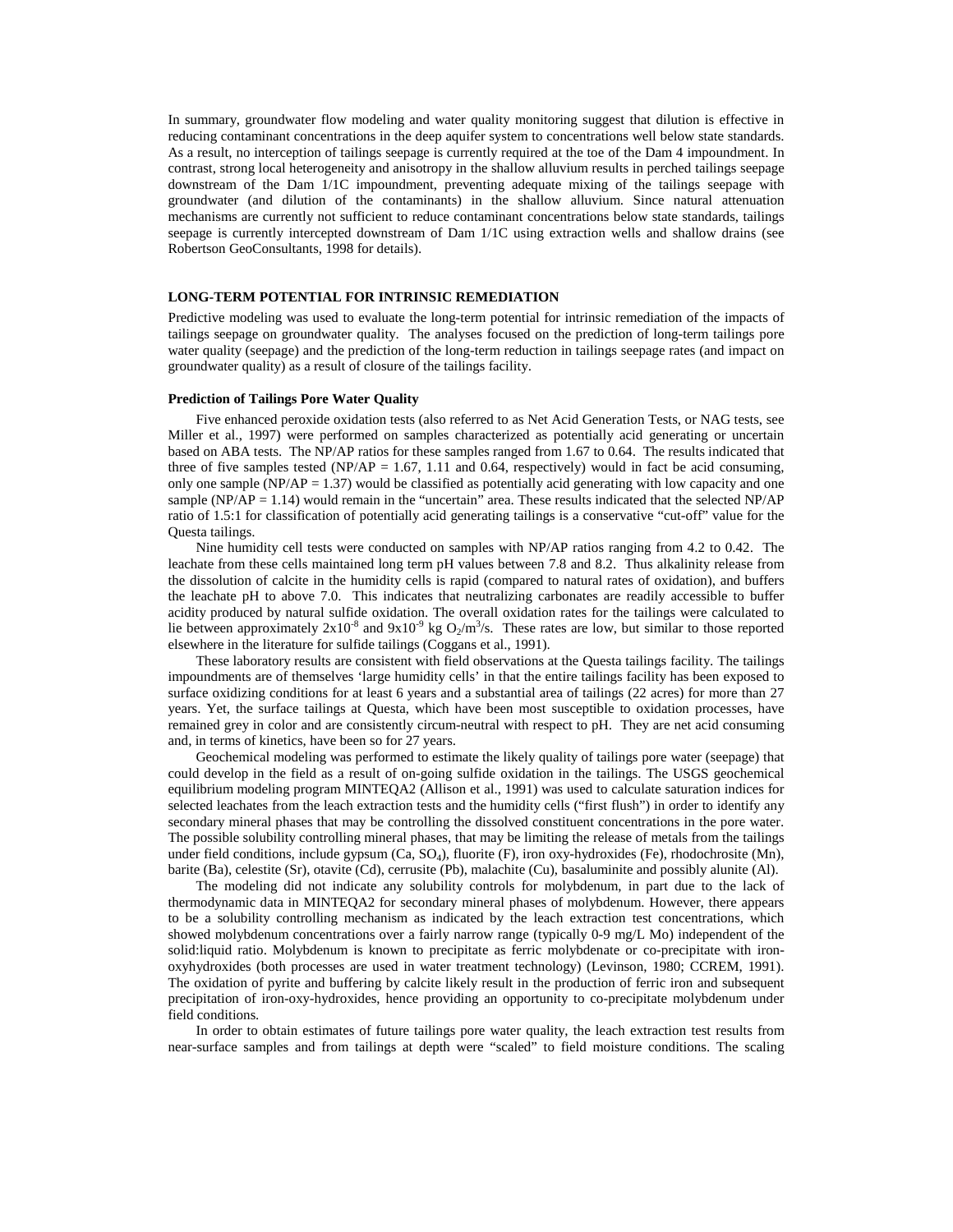accounted for the large dilution that the solution experienced during the extraction tests (e.g. a solid-to-liquid ratio of 1:1 represents a 11-fold dilution compared to a field moisture of 10%). However, this procedure does not account for the possible release of solutes from secondary minerals during the extraction test. Therefore the solubility controls of likely secondary minerals (described above) were imposed in order to arrive at final water quality predictions.

Table 4 lists the tailings pore water quality calculated with this procedure. Although sulfate pore water concentrations are controlled by the formation of gypsum, the presence of magnesium in solution results in sulfate concentrations exceeding typical gypsum equilibrium conditions. Sulfate concentrations in the tailings pore water in the medium and long term are expected to be in the order of 3,000 mg/L. Note that the tailings pore water quality back-calculated for the near-surface samples is significantly poorer than for the deep tailings samples, likely due to greater oxidation of the tailings near the surface (exposed for up to 27 years). Back-calculated pore water quality for the near-surface samples is considered a worst-case scenario for future tailings seepage quality. Note also that the molybdenum concentrations calculated with this procedure are likely too high as no secondary solubility controls were assumed but appear to be active (see above). The molybdenum concentrations in the tailings pore water in the long-term are expected to more likely be in the order of 5 to 6 mg/L.

| <b>PARAMETERS</b> |                               | <b>Near-Surface Samples (above 20 ft)</b> |         |          | <b>Samples From Depth (below 20 ft)</b> |                |               |               |         |
|-------------------|-------------------------------|-------------------------------------------|---------|----------|-----------------------------------------|----------------|---------------|---------------|---------|
| (mg/L)            |                               | $T-24B$                                   | $T-13$  | VC-3,    | Average                                 | <b>BH1-135</b> | <b>BH1-40</b> | <b>BH3-69</b> | Average |
|                   |                               |                                           |         | $10-15'$ |                                         |                |               |               |         |
| Aluminum          | $Al^{+3}$                     | 0.04                                      | 0.07    | 0.07     | 0.06                                    | 0.12           | 0.13          | 0.06          | 0.10    |
| Calcium           | $Ca^{+2}$                     | 330                                       | 317     | 277      | 308                                     | 270            | 321           | 291           | 294     |
| Carbonate         | $CO_3^{-2}$                   | 256                                       | 149     | 203      | 203                                     | 125            | 76            | 212           | 138     |
| Fluorine          | $\mathrm{F}^1$                |                                           | 2.1     | 2.4      | 2.3                                     | 2.3            | 1.7           | 2.0           | 2.0     |
| <b>Iron</b>       | $\text{Fe}^{+2}$              | 0.113                                     | 0.113   |          | 0.11                                    | 0.081          |               |               | 0.08    |
| Magnesium         | $Mg^{+2}$                     | 488.5                                     | 270.0   | 263.5    | 341                                     | 175.7          | 56.1          | 110.0         | 114     |
| Manganese         | $\overline{\mathrm{Mn}}^{+2}$ | 5.10                                      | 1.57    | 0.45     | 2.37                                    | 4.12           | 4.51          | 4.47          | 4.37    |
| Molybdenum $Mo+6$ |                               | 15.24                                     | 43.77   | 85.29    | 48.1                                    | 47.93          | 4.42          | 21.42         | 24.6    |
| Potassium         | $K^{+1}$                      | 108.6                                     | 203.7   | 374.2    | 229                                     | 241.8          | 163.4         | 360.2         | 255     |
| Sodium            | $Na^{+1}$                     | 29.70                                     | 48.09   | 198.75   | 92.2                                    | 288.52         | 69.20         | 140.26        | 166     |
| Strontium         | $Sr^{+2}$                     | 11.05                                     | 10.42   | 8.41     | 9.96                                    | 8.07           | 6.22          | 9.14          | 7.81    |
| Sulfate           | $SO4-2$                       | 2614                                      | 2266    | 3083     | 2654                                    | 2940           | 1610          | 2285          | 2278    |
| TDS (calculated)  |                               | 3862.18                                   | 3312.56 | 4496.22  | 3890                                    | 4104.07        | 2312.77       | 3436.81       | 3285    |
|                   | pH (measured)                 | 7.1                                       | 7.3     | 7.3      | 7.23                                    | 7.5            | 7.5           | 7.2           | 7.40    |

**Table 4 Tailings pore water quality back-calculated from leach extraction tests.**

NOTE: For the purposes of this paper, only selected parameters are shown, for details on complete results see SRK (U.S.) (1997b) and Robertson GeoConsultants (1998).

In summary, kinetic testing strongly suggests that the Questa tailings will remain net acid-consuming in the long-term. In other words internal buffering is currently, and will likely remain a key control mechanism in preventing/attenuating ARD at this site. The primary "contaminants" in tailings seepage likely remain unchanged in the long-term (i.e. F, Mn, Mo and  $SO_4$ .  $\&$  TDS) but may increase in concentration. Although solubility constraints by secondary minerals will likely limit maximum concentrations of these constituents, the long-term, steady-state concentrations in tailings seepage are still expected to exceed the New Mexico Ground Water standards.

#### **Prediction of Post-Closure Groundwater Quality**

As outlined above, the natural mechanisms of dilution/dispersion are presently not sufficient to reduce contaminant concentrations to below state standards in the shallow aquifer system downstream of Dam 1/1C. However, the groundwater quality is likely to change in time for two reasons. On one hand, contaminant concentrations in the tailings seepage may increase somewhat as all process water is flushed out and the water quality approaches more and more that of "mature" tailings seepage controlled by solubility of secondary minerals (Table 4). On the other hand, the rate of tailings seepage will decrease in time as the process water drains from the tailings resulting in a greater potential for dilution in the long-term. The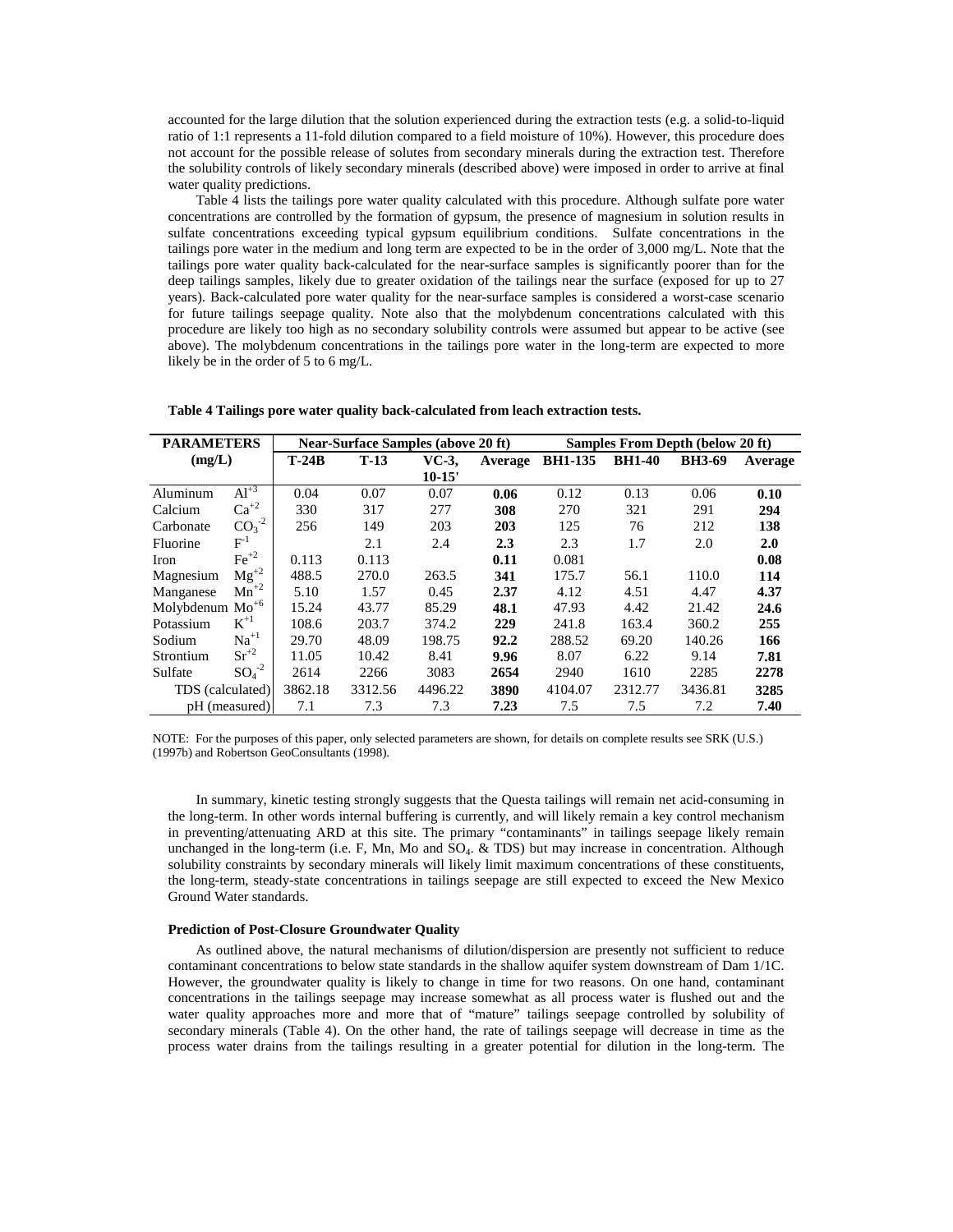transient process of tailings dewatering (after closure) was simulated in order to obtain estimates of tailings seepage as a function of time after closure of the facility. These seepage rates were then used to predict the water quality in the receiving groundwater (shallow alluvial aquifer) assuming conservative mixing, i.e. assuming dilution is the only attenuation mechanism.

A finite element model for saturated/unsaturated flow (SEEP/W) was used to simulate tailings seepage. Figure 8 shows the calibrated flow model for current seepage conditions for the Dam 1/1C impoundment. Note that the model includes groundwater flow in the underlying shallow alluvium. The rates of underflow were taken from the local groundwater flow model and assumed to be constant over time. The seepage model was calibrated, to the extent possible, using estimates of current tailings seepage and observed water levels in the tailings and groundwater (see Robertson GeoConsultants, 1998 for details).

Seepage from the tailings can be subdivided into "shallow seepage" and "deep seepage". Shallow tailings seepage flows in a perched zone above the regional water table, i.e. has little potential for dilution in vicinity of the tailings dam (Figure 8). Deep tailings seepage percolates through semi-confining beds of clayey silt and mixes with groundwater in the alluvial aquifer system (Figure 8). The calibrated flows for the shallow and deep tailings seepage were 10.5  $\frac{1}{s}$  (0.37cfs) and 6  $\frac{1}{s}$  (0.21cfs), respectively. All tailings seepage eventually mixes with the groundwater of the shallow alluvial aquifer system and discharges at or near the Red River.



**Figure 8a Setup of 2D tailings seepage model.**



**Figure 8b Simulated hydraulic head for calibrated steady-state seepage.**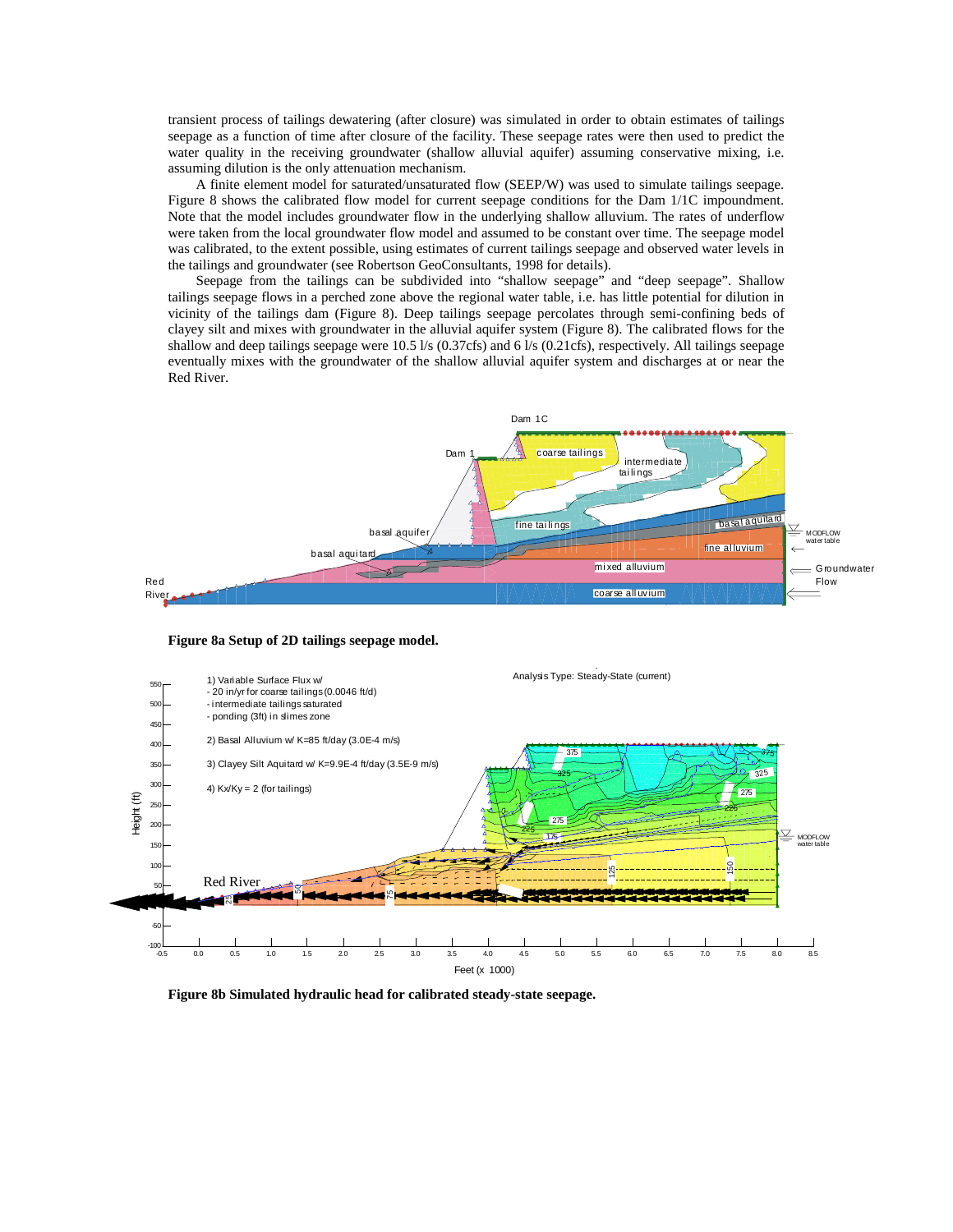For the transient simulation, a cover was assumed to be present at the tailings surface, thus reducing surface fluxes into the tailings. In practice, the main purpose of this soil cover would be to minimize dusting and act as an initial growth medium for re-vegetation. In addition, this simple cover, together with the upper tailings profile, will act as a "store-and-release" cover, reducing net infiltration due to the semi-arid conditions at the site. Previous cover modeling suggested that the long-term flux through a vegetated alluvial cover (9 inches thick) would be 10 mm/yr (0.4 inches/year) over the fine tailings and 28 mm/yr (1.1 inches/year) over the coarse tailings (Robertson GeoConsultants, 1998). For the purposes of this analysis it was assumed that the placement of the soil cover reduces surface fluxes initially to half of the (calibrated) steady-state flux at the tailings surface. After that surface fluxes were assumed to decline exponentially reaching the long-term fluxes for a mature cover after about 10 years.

The transient model predicts that total tailings seepage flux at the base of the tailings impoundment would decline exponentially in time (Figure 9). The shallow seepage flow decreases very rapidly declining to 10% of its initial flux within ~12 years after cover placement. The transient model further suggests that shallow seepage would dry up completely after about 20 years (Figure 9). Deep seepage is predicted to decline over a greater time period and more gradual than the shallow tailings seepage. The apparent delay in the decline of the deep seepage is caused by the fact that the deep seepage has to move through the (low permeable) basal aquitard and some unsaturated alluvial material before it mixes with the groundwater in the more permeable aquifer units below. The transient model suggests that the system reaches "post-closure steady-state", i.e. when the deep tailings flux approaches the surface flux entering the tailings, approximately 35 to 40 years after cover placement (Figure 9).



**Figure 9 Predicted tailings seepage fluxes using transient 2D seepage model.**

The results of the seepage modeling were used to predict water quality trends in the alluvial aquifer system after cover placement. The future concentrations of sulfate, molybdenum and TDS in groundwater were calculated assuming conservative mixing of tailings pore water and receiving groundwater and assuming that the receiving groundwater flows remain constant whereas tailings seepage flows decline (as predicted by the 2D transient seepage model). Water quality predictions were made for three different estimates of future tailings pore water concentrations  $(C_{PW})$ :

- 1. observed concentrations in boreholes completed near the base of the tailings (Table 2);
- 2. back-calculated concentrations from leach extraction tests for deep tailings samples (Table 4)
- 3. back-calculated concentrations from leach extraction tests for near-surface tailings samples (Table 4)

The back-calculated constituent concentrations in tailings pore water are significantly higher than those currently observed near the base of the tailings impoundment (c. Tables 2 and 4). It is believed that current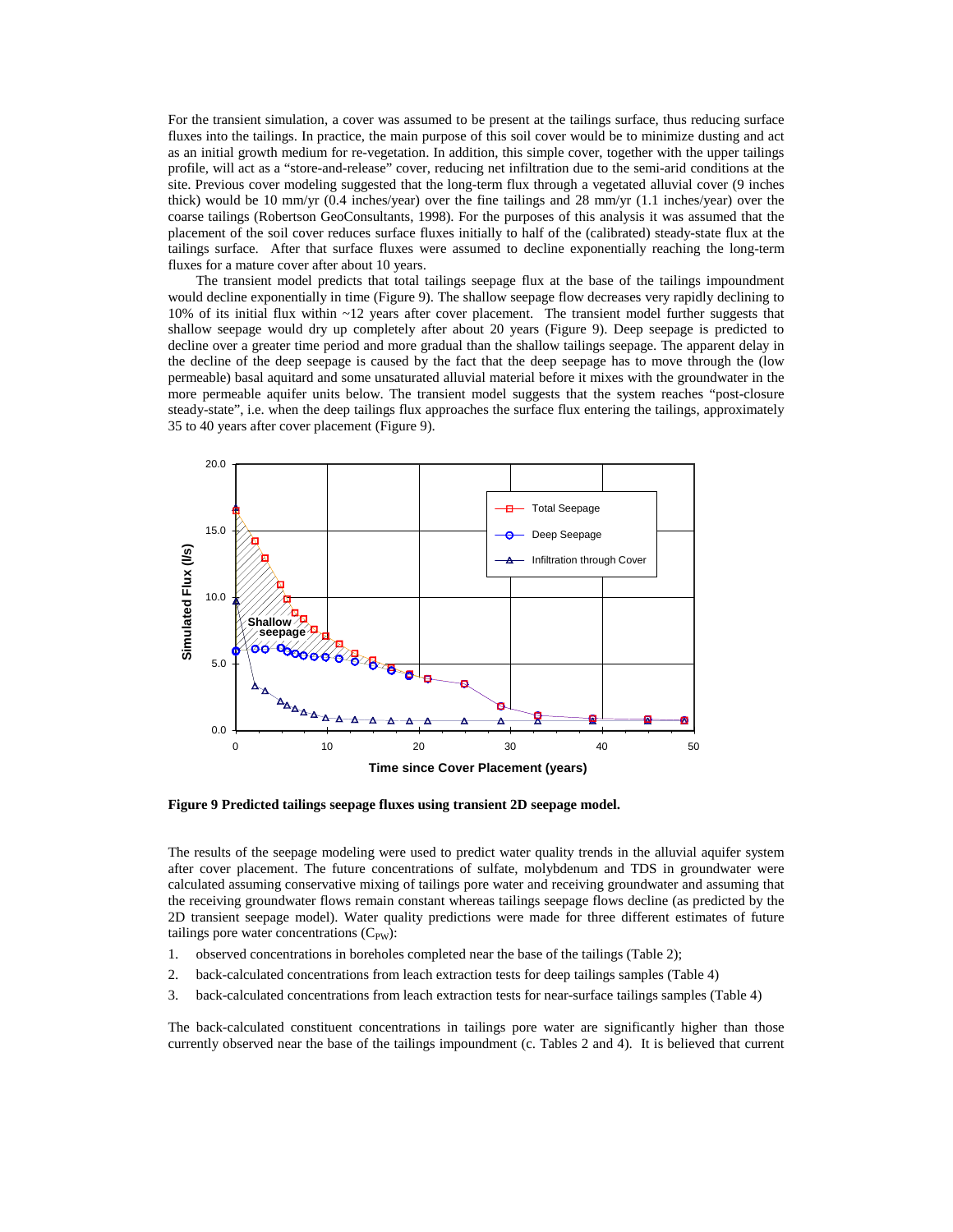tailings seepage is dominated by process water which, on average, has significantly lower sulfate, molybdenum and TDS concentrations than those back-calculated concentrations from leach extraction tests. The seepage modeling suggests that process water will remain the dominant component of tailings seepage for at least 15 to 25 years after cover placement. Only at that time will unsaturated flow through the oxidized tailings (with potentially higher sulfate, molybdenum and TDS concentrations) become a major component of tailings seepage entering the groundwater system. Hence, the first scenario likely provides a lower bound for seepage water quality predictions (applicable during the early years after cover placement), whereas the third scenario provides an upper (conservative) bound (applicable only many years after cover placement).

Note that scenarios 2 and 3 assume that long-term solute concentrations will be controlled by precipitation/dissolution reactions (notably gypsum controlling sulfate). In other words, solute concentrations are assumed to be independent of pore water flux once the equilibrium concentrations have been reached. This assumption is consistent with field observations of tailings pore water quality observed in borehole BH-1 which is completed in an area of the tailings impoundment which has not received tailings slurry for 27 years.

The water quality predictions generally suggest that, in time, dilution will be sufficient to reduce contaminant concentrations in the shallow alluvial aquifer system downstream of the Dam 1/1C impoundment to acceptable levels. Table 5 lists the estimated times to meet groundwater quality standards in the upper (perched) layer and at depth below Dam 1/1C. The water quality predictions suggest that shallow (perched) groundwater flow, consisting of up to 70-75% tailings seepage, will not meet New Mexico Ground Water standards for at least 5-18 years after cover placement. In contrast, groundwater in the deeper alluvial layers which receive "deep" tailings seepage, will always comply with New Mexico Ground Water standards (as is currently observed, see Table 2).

|                                        | Time to meet New Mexico Ground Water standards<br>(in years after cover placement) |                                                    |  |  |
|----------------------------------------|------------------------------------------------------------------------------------|----------------------------------------------------|--|--|
| <b>Constituent</b>                     | in upper (perched)<br>groundwater at toe of<br>Dam $1/1C$                          | in groundwater at greater<br>depth beneath Dam1/1C |  |  |
| Sulfate (NMWQCC standard $= 600$ mg/l) |                                                                                    |                                                    |  |  |
| $C_{PW} = 1130$ mg/l                   | $\sim$ 5                                                                           |                                                    |  |  |
| $C_{PW} = 2278$                        | ~10                                                                                |                                                    |  |  |
| $C_{PW} = 2654$                        | ~11                                                                                |                                                    |  |  |
| Molybdenum (NMWOCC standard $= 1.0$    |                                                                                    |                                                    |  |  |
| mg/l                                   | $\sim$ 11                                                                          |                                                    |  |  |
| $C_{PW} = 5.2$ mg/l                    | $\sim 17^{1}$                                                                      | $\frac{27^1}{32^1}$                                |  |  |
| $C_{PW} = 24.6$                        | $~18^{1}$                                                                          |                                                    |  |  |
| $C_{PW} = 48.1$                        |                                                                                    |                                                    |  |  |
| TDS (NMWQCC = $1000 \text{ mg/l}$ )    |                                                                                    |                                                    |  |  |
| $C_{PW} = 2000$ mg/l                   | ~6                                                                                 | $\mathbf{\Omega}$                                  |  |  |
| $C_{PW} = 3285$                        | ~10                                                                                |                                                    |  |  |
| $C_{PW} = 3890$                        | ~11                                                                                |                                                    |  |  |

**Table 5 Estimated time to meet New Mexico Ground Water Standards in shallow alluvial aquifer system immediately downstream of the Dam 1/1C impoundment (in years after cover placement).**

*Notes:*

1. molybdenum concentrations assumed for pore water likely too high (see text)

2. "0" indicates that constituent concentration is estimated to never exceed New Mexico Ground Water Standard

Figure 10a/b shows the predicted trends of sulfate and molybdenum in shallow (perched) groundwater over time. The model calculations suggest that sulfate concentrations in shallow groundwater will improve significantly within 5-10 years after cover placement (Figure 10). As mentioned earlier, the sulfate predictions for scenario 2 (C<sub>PW</sub> = 2278 mg/l) and scenario 3 (C<sub>PW</sub> = 2654 mg/l) are unrealistically high for early times (sulfate concentration in shallow groundwater are presently only about ~800 mg/l). In our opinion the slow dewatering of the tailings (with predominantly process water) will result in only a very small rise in sulfate concentrations for the first 15 years or so after cover placement as indicated by the solid (red) line in Figure 10a/b.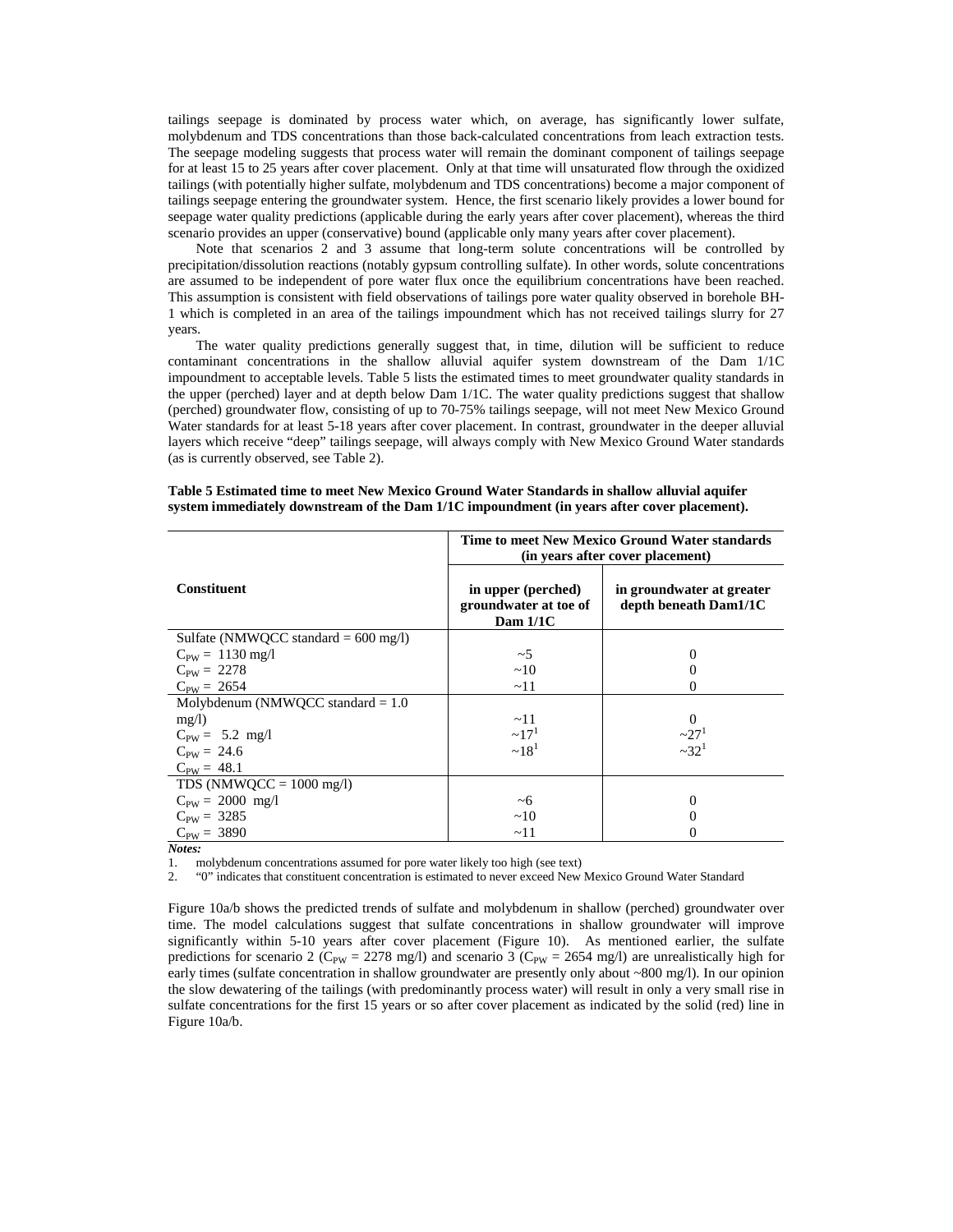It is emphasized again that these predictions assume that the tailings pore water will be buffered indefinitely by the available alkalinity (in the form of calcite) as suggested by the static and kinetic testing and the actual field response (in particular those areas which have been inactive for 27 years).

According to model calculations molybdenum concentrations in shallow (perched) groundwater will also meet New Mexico Groundwater Standards within 10-20 years after cover placement (Figure 10b; Table 5). Again, the calculated molybdenum concentration values for the first fifteen years are considered very conservative. The molybdenum concentrations are not expected to increase above current concentrations over the next 10-15 years due to the slow dewatering of the tailings (see solid line; Figure 10b). Note that molybdenum concentrations in groundwater may be further reduced due to attenuation in the alluvial aquifer material by adsorption/precipitation (see above). However, there was insufficient data on the magnitude and long-term sustainability of this mechanism; hence adsorption/precipitation was not further considered to provide conservative long-term water quality predictions.



**Figure 10a/b Predicted concentrations of sulfate (left) and molybdenum (right) in upper (perched) groundwater versus time. Solid (red) line indicates time trends considered most realistic.**

In summary, seepage modeling and simple mixing calculations suggest that dilution of tailings seepage will be effective in reducing contaminant concentrations in the receiving groundwater beneath the Dam 1/1C impoundment to below NMWQ standards in the long-term (i.e. 15-20 years after cover placement). The improvement in groundwater quality is a result of an exponential decline in tailings seepage after cover placement, combined with a delay in the breakthrough of unsaturated flow through the oxidized tailings (with potentially higher sulfate, molybdenum and TDS concentrations).

# **CONCLUSIONS**

Detailed geochemical and hydrological analyses were performed to assess the potential for intrinsic remediation of groundwater impacted by seepage from a large reactive tailings impoundment. It is concluded that the natural attenuation mechanisms of precipitation within the tailings (as a result of buffering) and dilution/dispersion within the aquifer are currently active and likely sufficient to reduce contaminant concentrations to below state standards in the long-term. Other natural attenuation mechanisms such as sorption and biodegradation within the receiving aquifer(s) were not assessed here, but are likely further reducing contaminant concentrations.

The main factors contributing to the potential for intrinsic remediation as a viable closure option for the Questa tailings facility are:

- demonstrated, long-term buffering capacity of the tailings (preventing ARD);
- large reduction in tailings seepage after closure due to semi-arid climate conditions; and
- substantial groundwater flows (recharged in near-by mountain ranges).